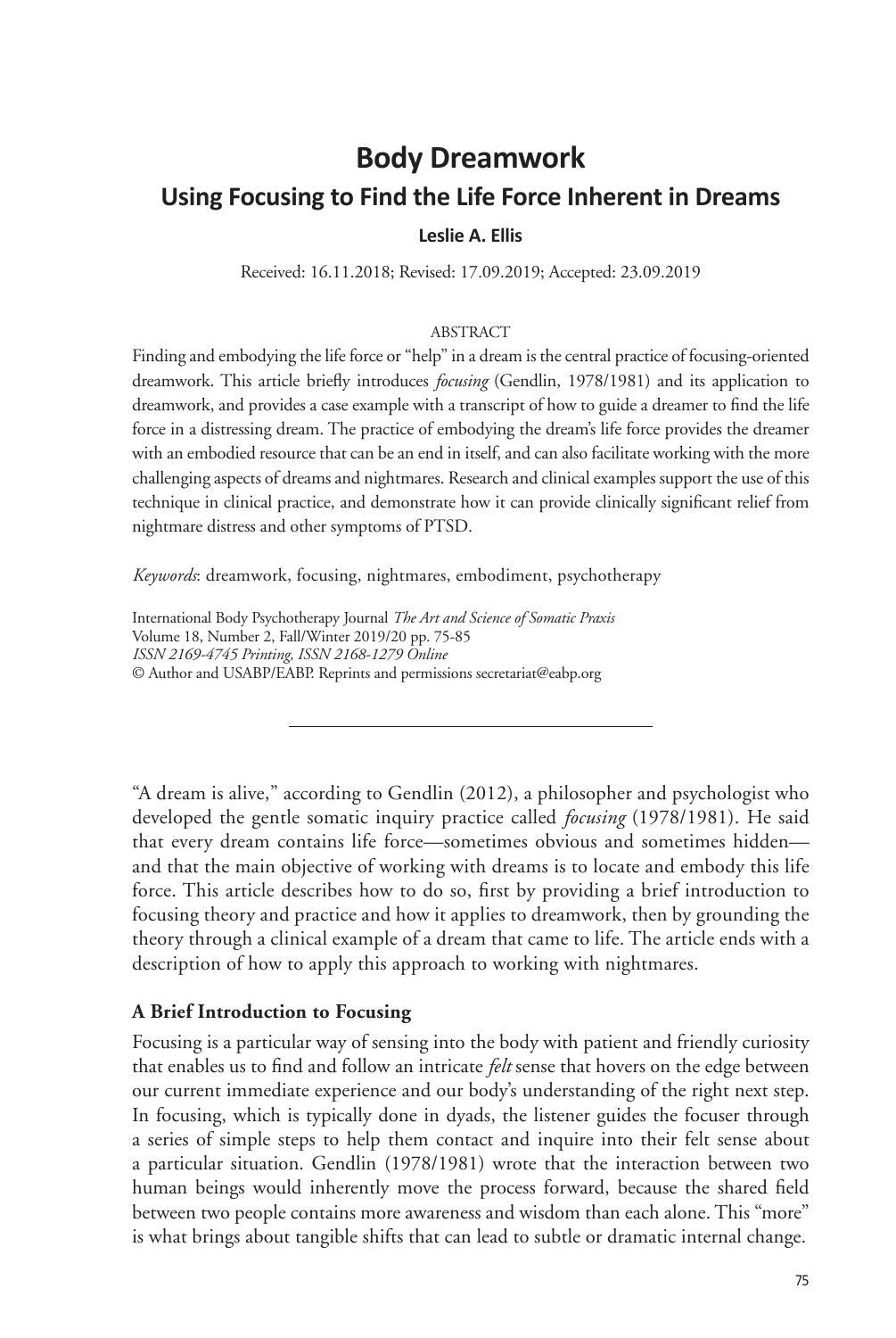Gendlin developed the focusing steps as a reliable way for people to access an inner process that he and Carl Rogers identified in their research as the key ingredient to success in psychotherapy. What characterizes this important inner process is direct, in-the-moment experiencing of one's internal sense of a situation, a fluctuating yet tangible knowledge that leads a person via their body's felt sense to a new vantage point. What clients often say after focusing is that the situation hasn't changed, but they have. To the patient, a familiar issue no longer feels as problematic, or now they feel they have a way to move forward.

Gendlin (1986) developed a method of working with dreams based on focusing, which he described in *Let Your Body Interpret Your Dreams*. The book also contains one of the most accessible accounts of Gendlin's philosophy and its relationship to dreams. He wrote that a felt sense is "more than finished'" (p. 146) because it contains both the present moment and the implied next steps. A dream, on the other hand, is unfinished, because it usually has less embodied presence. Thus, in many ways, the dream could still unfold. In Gendlin's philosophy, interaction is primary, and dreamwork is no exception. He wrote, "The step we want comes from the interaction between the dream and our responses. The dream alone need not be just 'believed'" (p. 148).

### **Why Dreams Are Relevant**

Focusing is based on an organic, optimistic philosophy. Like a plant that naturally extends toward the sun, our bodies interact with our environment in growthproducing ways. Gendlin (1986) said that "the living body implies its behaviors" (p. 152) and that dreams are expressions of this. Therefore, what is needed now—"what is unlived or missing" (p. 155)—comes to us in dreams. The dream will stay alive and relevant for as long as the need continues, which explains why many dreams and/or dream themes recur. Gendlin wrote:

*"Just what you need"* can come in two ways. The dream's events may picture the need, lack or problem in how you live. More rarely, the dream pictures an answer, how you would live a step toward what is unlived or missing. (p. 155)

Some dreams clearly point the way forward. More often, the solution comes from working with the dream, exploring its implications, and living the dream forward imaginally and experientially. When the dream already contains the way forward, Gendlin would say that the "missing unlived wholeness" (p. 157) comes in the dream, intertwined with the dreamer's problem.

Some dream theorists believe that dreams serve no purpose whatsoever. Others believe that dreams do their work whether we engage with them or not. Still others, like Gendlin, believe that working further with dreams is the only way to reap their full benefit, because dreams are naturally in an unfinished state, dreamt by a body that is not fully awake and is not participating in life. His belief was that the dream brings an image of missing or unlived wholeness, and that focusing brings the next step. *"Even when the step is in the dream, focusing is needed to let the whole, fully ongoing body take the step"* (p. 159).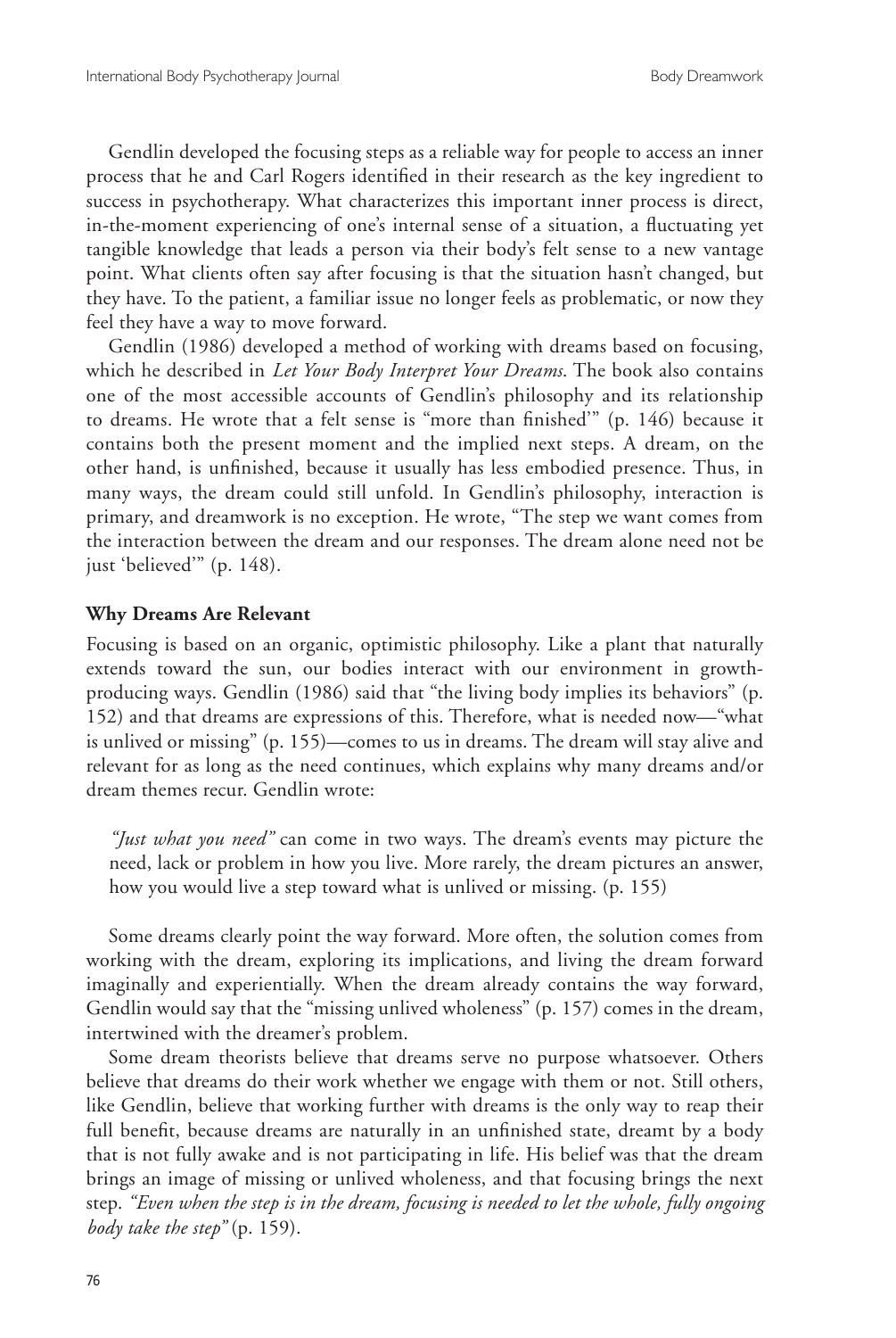### **Focusing Dreamwork: The Basic Steps**

This article is primarily about the step Gendlin (1986) called "finding the help" in a dream, which he considered the most important process of dreamwork. First, I provide a brief overview of the focusing-oriented dreamwork (FOD) process. I begin dreamwork as I would any focusing session, with *clearing a space*. This is especially true when working with nightmares, because I may want to invite a dreamer who is activated by their dream material to sense back into a calm inner space before exploring their distressing dream imagery. In clearing a space, I am anchoring an embodied resource to pick up on whether or not there is obvious "help" in the dream to accompany the dreamer into the darkest parts of their dreamscape.

To clear a space, you simply ask the client to get grounded and comfortable in their body and then to turn their attention to their inner space. If the client finds it a bit crowded or intense inside, their task is to gently set aside any distractions, sensations, or worries that prevent them from feeling calm, clear, and present. It usually takes just a few minutes, and it gently prepares the person to make the shift from the outer world to inner exploration. Clearing a space can be a helpful and calming process on its own.

Next, the client is asked to tell the dream in as much detail as possible, ideally in first person, and in present tense, as if they are back in the dream and re-experiencing it. If the person is reading from a dream journal, I often ask them to read it once to jog their memory and then to retell it experientially. I invite them to walk back through the dream landscape to see if they can bring themselves back into the atmosphere of the dream, to sense things, such as the smell of the air, the sounds, and the general mood. If the words on the dream journal page bring no real felt sense of the dream, it may be better to work with another dream that remains alive and responsive. The point is to interact with the dream, taking both dreamer and dream a step further.

Once the dreamer has felt their way back into the dreamscape, I first ask them to describe the setting using as many senses as possible. This is an easy place to begin, and it brings the client into deeper experiential contact with their dream. You can tell they are truly back inside the dream if new details and images emerge that were not in the original telling. You can also invite them to explore associations to the dream, but I generally allow these to emerge on their own rather than asking for them specifically, because my main interest is in maintaining connection with the dream itself. Associations can place the dream in a context, but also take the dreamer further from their dream.

# **Find the Life Force in the Dream**

Once the client has immersed themselves in the dream and has a strong felt sense of its unique environment, the first thing I do is begin a search for the life force or "help" that Gendlin believed was present in every dream. Often, the helpful places in the dream are obvious; you can watch for the places that energize or entrance the dreamer in their telling of the dream. New, living things, such as animals, plants, and children, are clearly sources of life force. Anything beautiful or highly unusual can be "help", as well.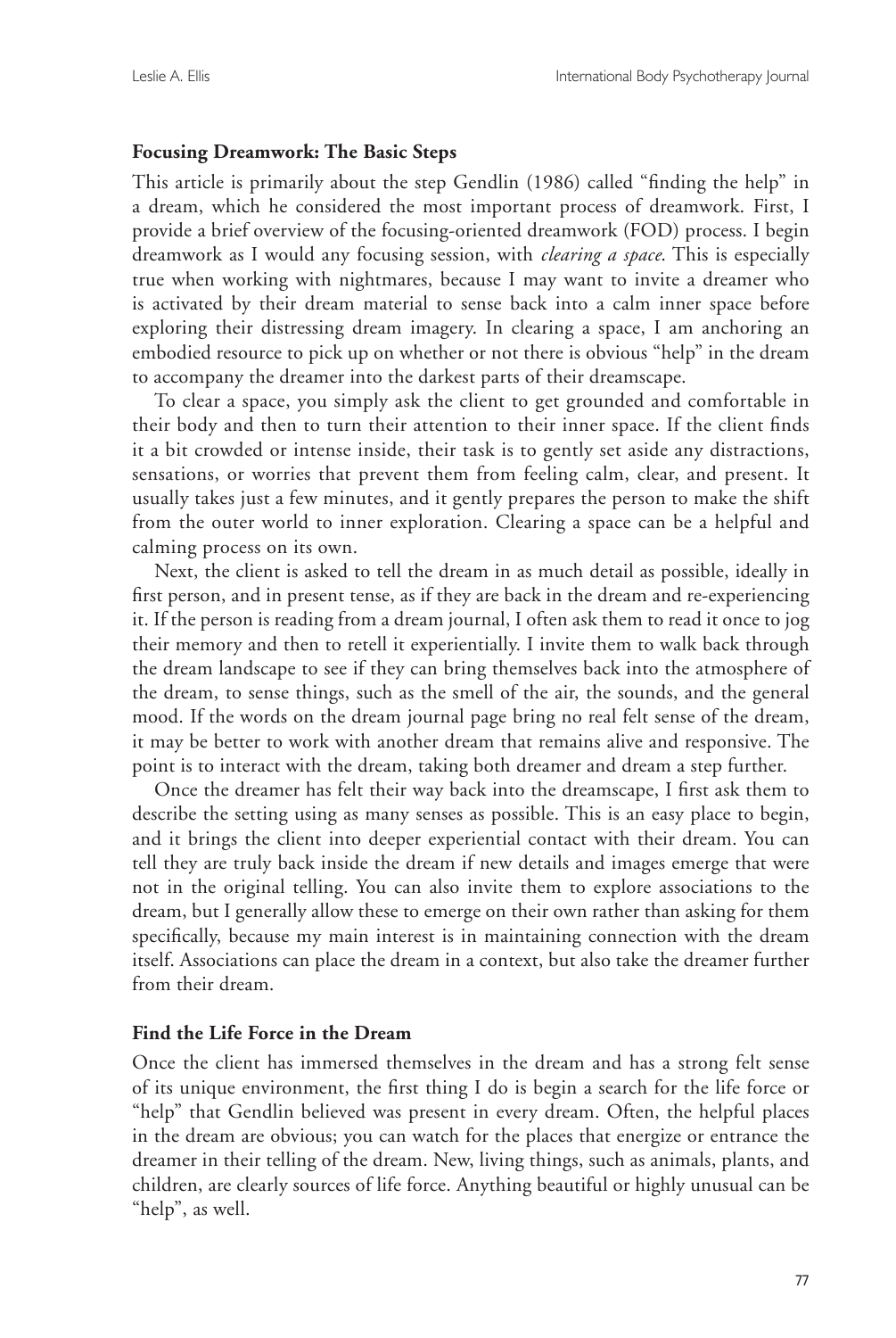Sometimes, the dream is dark and dreary, or even terrifying, and it may seem impossible to uncover any source of new energy. Gendlin (1992) suggested that even in these dreams, there will be help, because the dream itself will supply what's needed to support and provide the resources the dreamer needs to process its more challenging aspects.

I think that if a dream brings an issue to work on, it also brings some help, some change in the usual set, something extra with positive energy – something, so that we don't just tackle a stuck issue in the way the person always does, and get stuck once more…. *Of course* we would expect such help from any novel, odd and very noticeable things that some dreams bring. For example, if there are two sculptured bowls, or some odd box with sticks coming out of it – or anything of that sort – of course we would attend to anything like that before we tackled the main issue. (p. 27)

Prior to learning about finding help, I tended to work through the dream in roughly chronological order. or to work with the most striking image first. Prioritizing the search for help has transformed my dreamwork process in a positive way. The focus on helping the dreamer locate and embody the dream's life force has made it possible for them to metabolize the dream in such a way that both dreamer and dream are changed in the process. In one unusual case (Ellis, 2019), the dreamer found help in an unlikely place in his dream. He dreamed that some miners were pushing a tube into a deep hole in the ground. The dreamer knew that the tube would explode and kill the miners, and this is exactly what happened. But as the miners were pushing down, something pushed back from deep in the earth. When I asked the dreamer where the most energy in the dream was for him, he said it was this counter-pressure from down deep, which he felt most strongly in his chest. This "push-back" feeling has become a touchstone in his life, and a place he relies on when he makes important decisions or needs to connect with himself in an authentic way.

I offer the following clinical example because it represents a dream in which finding the life force presented a challenge. Even the trees and the usual places one would find life did not seem to offer help to the dreamer at first. The dream title was given by the dreamer herself.

#### **Japanese House Dream: The Power of Acknowledgement**

Dreamer: I am in a house by myself. This place is in some rural area in Japan. And I am sitting in this room knowing that there's a dead body under the floor. And then, it's strange to say, but the sense is that I've created it. I killed somebody, and I am hiding the dead body underneath the floor. I am so anxious and terrified that somebody will come and find it out. And the biggest thing is that the dream felt so real, I almost believed that I had actually killed somebody.

Therapist: It was so vivid and realistic that for a little while you couldn't differentiate between waking reality and dream life. The first thing I would ask now is: can you tell me a little bit more about this room that you're in… the setting of the dream where you find yourself? If you can, while you're doing that, go imaginatively into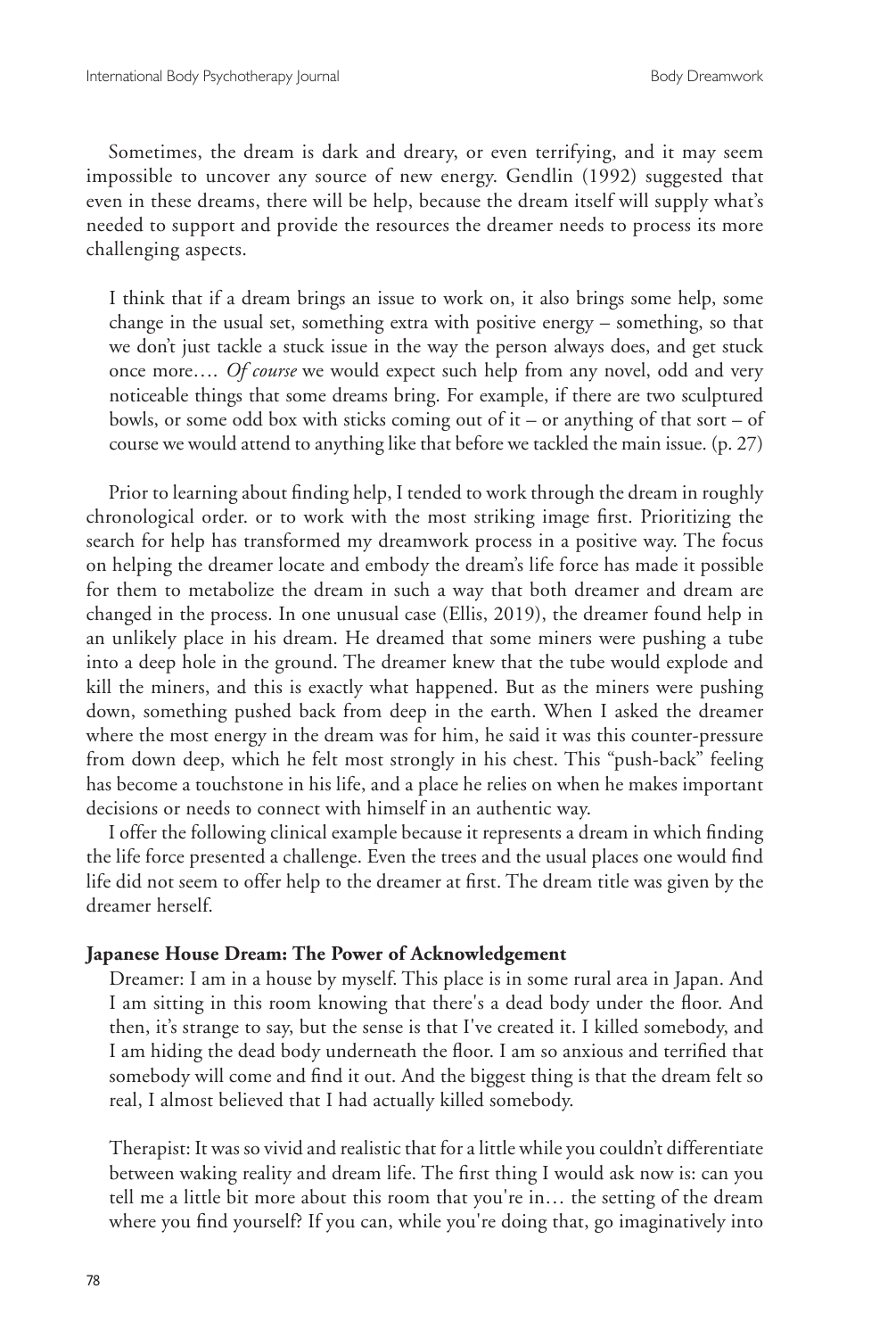this room, and look around so that as you describe it to me, it feels like you're actually in it.

Dreamer: Okay. It has a tatami mat, which is made of a special kind of grass. So I'm sitting right on top. And the air is rather humid. It's not cold or warm, but it's humid. This house has just one square room and some windows.

T: Okay, so it's a one-room house and you're sitting on this tatami mat… and just take another minute to see if there is anything more you can say about the place.

D: This place is old. The house is old. And as is typical in Japan, it's made of wood instead of bricks or concrete. And it's rather grayish. Not a vivid color at all. Very plain, no embellishment at all.

T: So it's stark, simple, gray. I get the picture. Now, I was wondering if it would be okay to embody the actual house.

D: (long pause) I feel quite solid and well-grounded. But it lacks warmth or joy.

T: Is it possible to get a sense of what's around the house? On the outside?

D: Lots of trees. Green. But it's not deciduous. It's evergreen—cedars or spruce the kind of trees that grow very straight and tall. The green is rather dark, and those trees are all around the house. It's remote, not near a town at all.

T: How is it to have the house, which is kind of stark and grayish and plain, to have that intensity of color around, the green and the tall trees? Is there a feeling around the atmosphere outside?

D: Not really. There's no sunshine. It's more like misty gray. And a sense that the place is nowhere, not even on the map.

T: Can you get a felt sense of the whole house, and the atmosphere around it, but not anything specific inside?

D: So the sense of the whole house… There's no freshness in this place, no sense of life, other than the trees around it. And the mat is rather sticky and it's not soft at all. It doesn't give me any sense of comfort.

T: Okay. The mat is not comfortable. Is there anything about that, anything it reminds you of? Something old and unchanging?

D: It's been always there. And I don't like it. I want to get rid of it. Because it's a smoky old stale feeling. Now I'm getting a sense of the house as a body, like a body functioning, a feeling like when I was a child. Wow, a lot of feeling comes with it.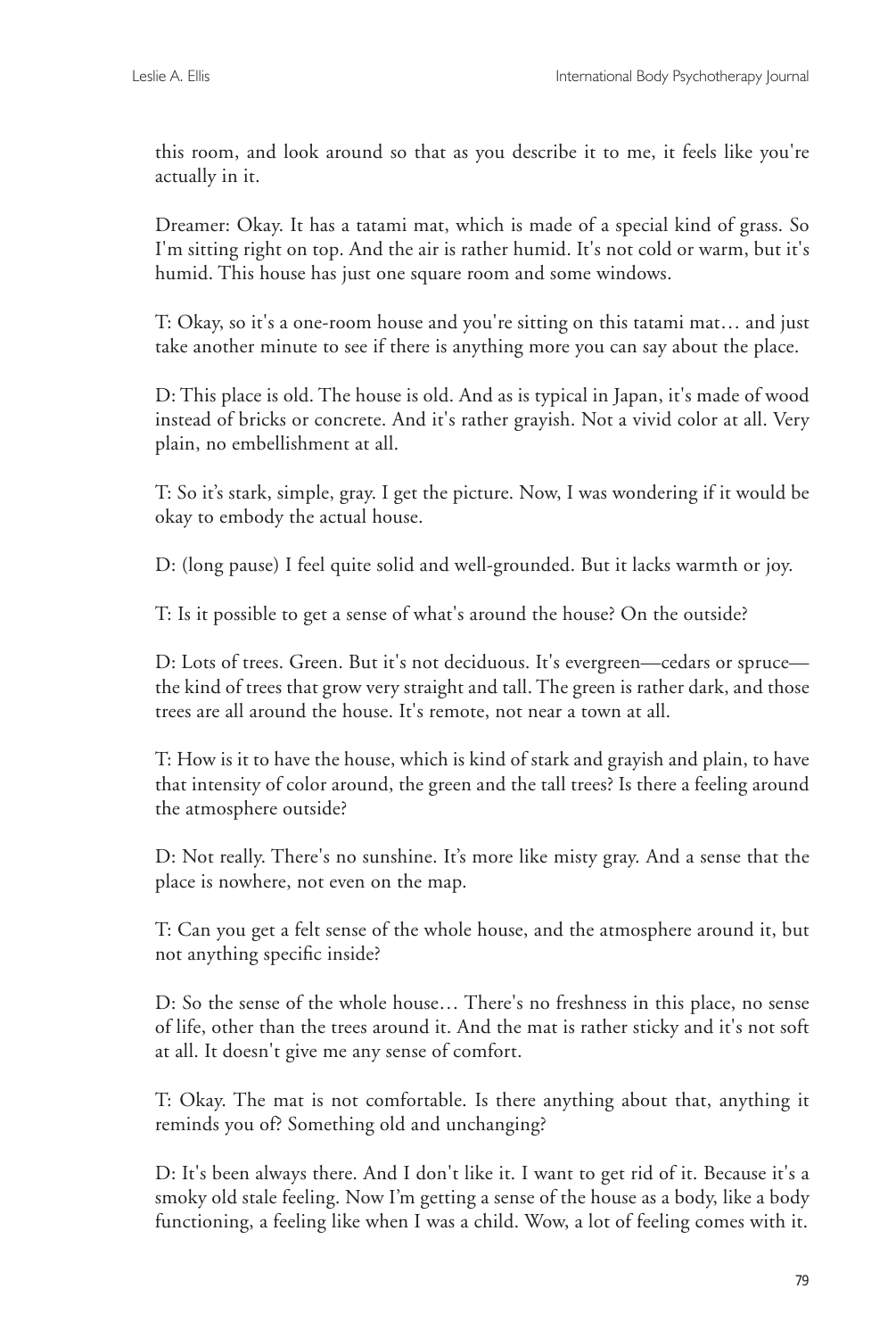T: Does that sound right to you that the house could be kind of representative of the body?

D: Yeah.

(This is one of those dreams where it's tricky to find a solid sense of help. But I would say that the feeling of being solid and grounded was probably the most resourced place. Before I move on to inquire into the image of the dead body, I ask the dreamer to embody the only sense so far that seems to offer help. Even the trees here seemed unpromising.)

T: So I would invite you now to start by embodying that feeling of being grounded, solid like the house, just to feel that in your body, and get a sense of that. (pause) And then, just bring your attention to this body that you know is under the floorboards that is somehow related to something you did or created. And I'm wondering if you can, in your imagination, go and visit underneath, go and see who that is or what that is. Or if there's anything you can find out about who or what has died here.

D: (long pause) The first image came to me was my own child. Even though I have never had a child, and was never pregnant. The next image that comes to me is of my mother. She is in a care facility and I am wondering how long her life is going to continue. When things get rough, sometimes I wonder when she might depart to the other side. And I feel that thought itself is morally so wrong. So I kind of bury that. I really love her, but a little bit deeper down is a sense that maybe when she goes, then I could relax and do what I need to do for my own self.

T: I see there is a lot of feeling around that. Lots of feeling. And those feelings are so forbidden in a way. You're describing really loving your mother and also that you're taking care of her and sometimes you wonder when she might depart. There's a feeling like that's not an acceptable thought to have. Some part of you feels like oh, that's not morally right. And so I'm wondering if you can, just for now, gently put that critical voice aside and just let yourself really feel into these buried thoughts, just being curious. I'm inviting you to feel into where it's okay to be curious about when your mother might depart. It's a transition that is inevitable, so maybe it's reasonable to wonder about this and see what happens if you just give that a little more welcoming space.

(This is classic focusing language, inviting the client to be friendly with their difficult feelings, creating friendlier internal relations, and putting a little distance between the person and their felt sense.)

D: I feel like I'm sitting beside it and now it feels okay to have that sense. Because I've been working so hard, and it's not easy at all. And I understand. So I can be very compassionate toward myself.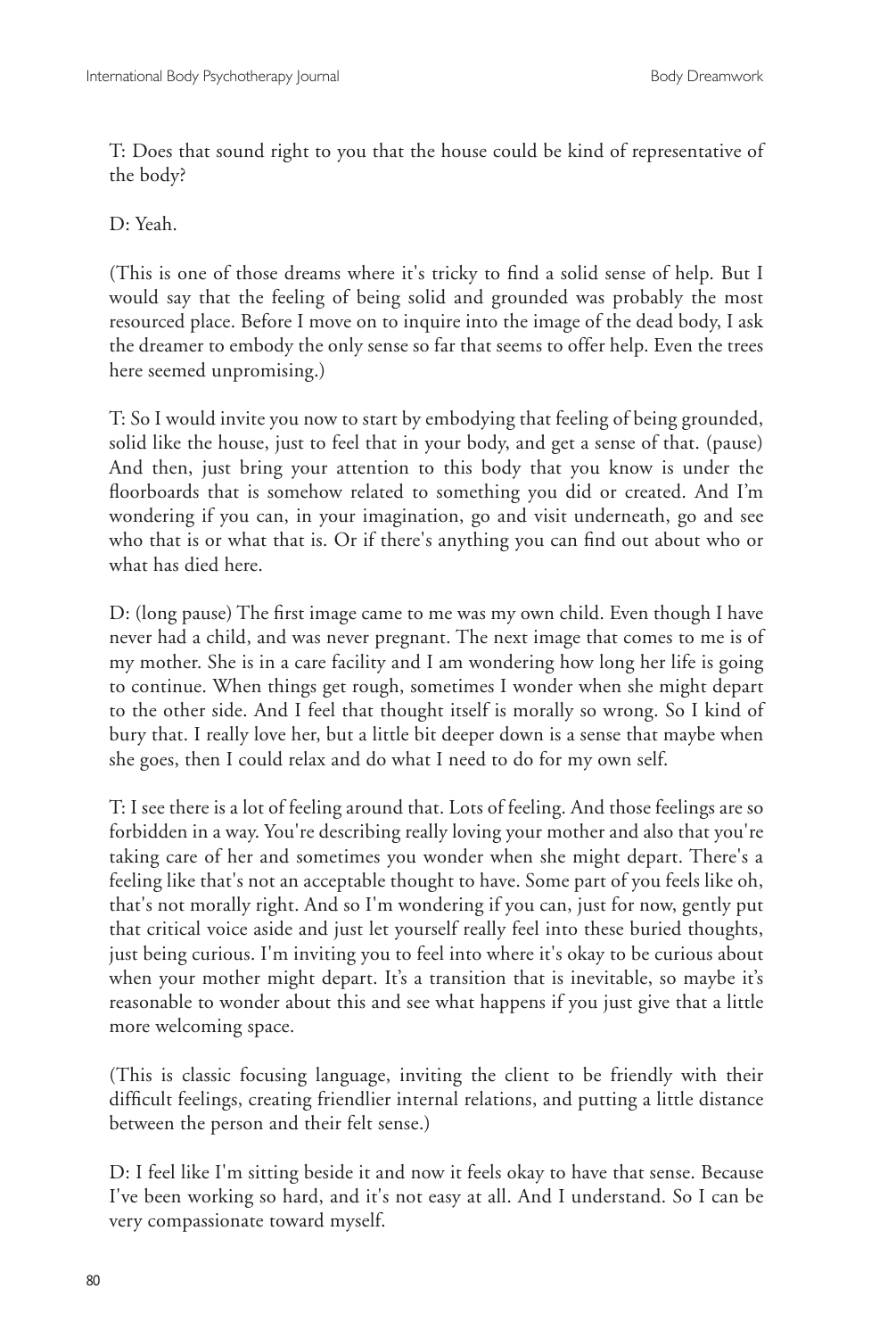T: So when you sit beside it, you can be compassionate; it's okay to have that thought. It's been hard and you have worked hard. And you can be in a place where you are compassionate with whatever sorts of thoughts come up around this. They're perfectly understandable, acceptable. And I noticed the tears, and I wonder if you can just sit in this dream space, just with that compassion for yourself. And from there, look around the dream room with the tatami mat, the little one-room house with the trees around it, and the feeling like there's a dead body under the floorboards… just to see what's there when you visit it now.

D: Now I can open the window and let the fresh air flow in. And now I can hear the birds chirping and smell the green trees.

T: Hmm. So you're letting in all of the life that surrounds you. It doesn't feel so stale. Now there is fresh air and birds and the trees; now you can feel the life in them.

D: I do think I've come to life. And also that I'm not ready to open the box. But it's more comfortable sitting on top of it. Yeah. It feels very different. A lot more comfortable.

The dreamer said she was intrigued that she was able to experientially enter this dream from about two years ago to find that she could experience it anew, and find such relevance for her current life. Some dreams stay alive like this and can be worked with again and again. Our biggest dreams may remain relevant throughout our lifetime.

# **Further Experiential Steps**

The dreamer clearly experienced what in focusing is called a felt shift, a completely different embodied sense of the dream. It was not a coincidence that the dream itself changed too, and became more infused with life. Gendlin would say that this would be a fine place to leave the dreamwork and that this dreamer did seem content to leave it there. She said she was "not ready to open the box." However, after such a shift, further exploration can feel easier and is more likely to be constructive. Bolstered by an embodiment of the help a dream brings, the dreamer is generally more able to venture into the dream's challenging aspects. From here, there are many experiential steps that one can take. Gendlin (1986) offered 16 questions one can ask of a dream. They are available in his book or in the Gendlin online library at http://www.focusing. org/gendlin/docs/gol\_2169.html with instructions about how to use each step.

Here I will discuss the two experiential steps I tend to use most often. Gendlin (1986) said all of the 16 questions are meant to be brought into the body, not pondered in the mind. "The interpretation comes inside the dreamer or not at all.... Only the dreamer's body can interpret the dream" (p. 25). However, I would suggest that questions 8: being the dream element and 9: continuing the dream are the inquiries that most naturally take the dreamer into a deeper, more embodied experiencing of their dream. You can see in the above example that I invited the dreamer to be the house, to enter into its subjectivity, and to feel the groundedness it initially brought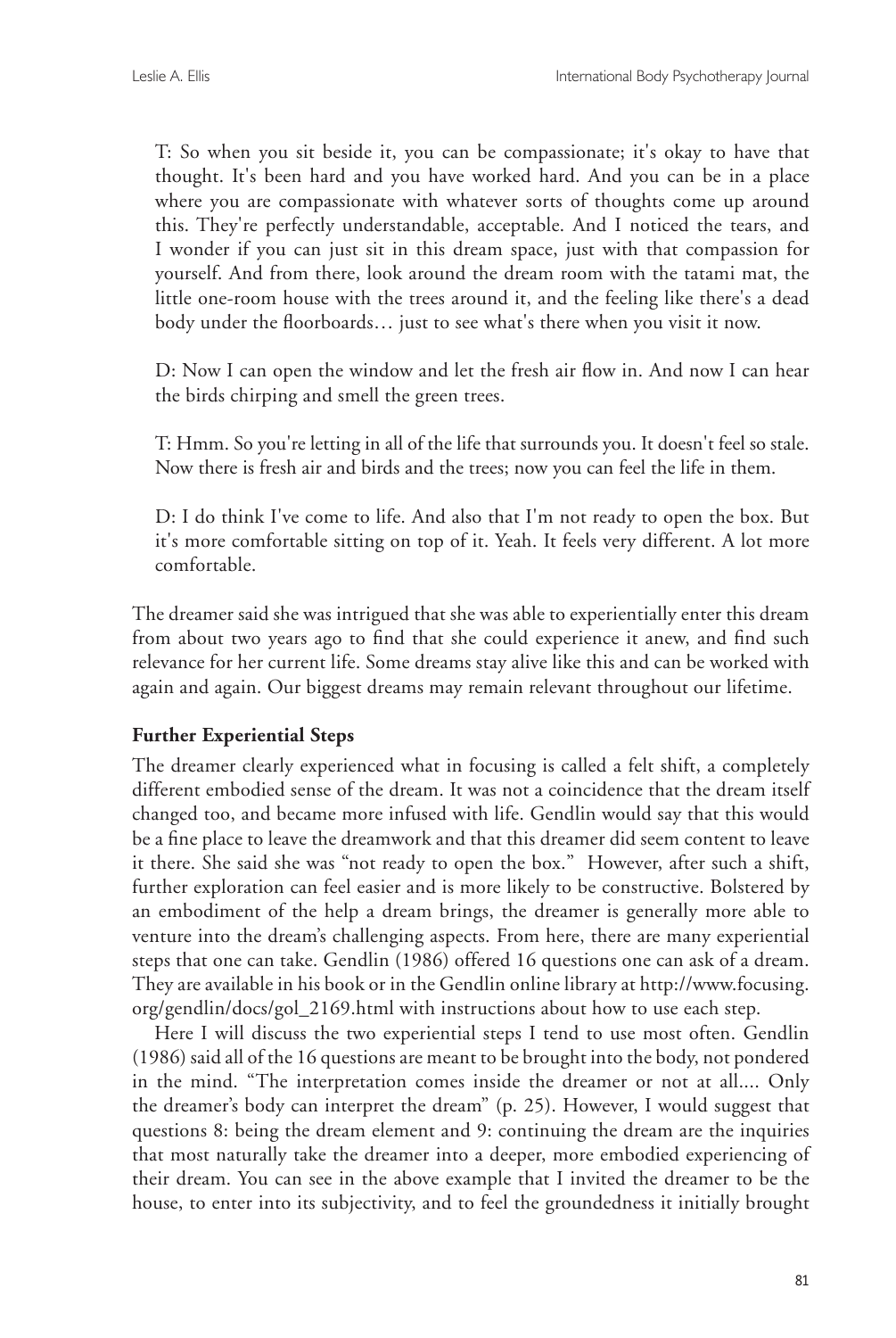her. Interestingly, she felt the house to be a body analogy, something Gendlin suggests as an avenue of exploration in question 11.

#### **Being a Dream Element**

The process of entering into the subjectivity of a dream figure or object originates with the Gestalt practice pioneered by Perls (1969/1992). He believed that everything in the dream was an aspect of the dreamer, and that by embodying these elements, the dreamer could "re-assimilate and re-own the alienated parts of ourselves" (p. 96). You may or may not ascribe to Gestalt theory. It is possible to view this process quite differently, to enter foreign dream elements because they bring a sense of other that expands our sense of self (Ellis, 2013). The process itself trumps theory; my sense is that it's valuable to try on this practice like a new suit of clothes, and just see what comes.

In one clinical example, a client brought a dream about a dark landscape littered with dead bodies. In it, a woman sat at the head of one of the bodies and in tending to it, brought it back to life. The dreamer seemed surprisingly neutral about the gruesome scene and was even able to embody the corpse without feeling very much. But then, when I asked her to sense into the dream from the perspective of the healer, she was overcome with sadness. Clearly there were distressing feelings present in the dream; it was a matter of finding and releasing them. Sometimes the emotion is carried by figures or objects quite apart from the dream ego. and also outside of what one might consider the inherent logic of the situation. Dream logic clearly differs from the rules of the daytime world.

Hillman (1979) wrote, "We cannot understand a dream until we enter it," p. 80. While this may not be true of every dream, I have found that the practice of entering a dream element is particularly helpful with those aspects of the dream that remain stubbornly mysterious. Frightening elements become a bit more familiar and therefore less scary. The purpose or meaning of strange objects becomes clearer. For example, I dreamed about swimming with a gnarly stick, and although it provided a bit of flotation, it definitely slowed my progress. Embodying the stick brought many ideas about it; the most powerful was that although it was going to take me longer, I would ultimately go further if I took it with me because it provided a bit of flotation and some company on my journey.

#### **Dreaming the Dream Onward**

I will conclude this article with one of the most powerful experiential steps one can take in working with dreams—that of re-entering the dream and allowing it to continue. I will discuss this step with respect to working with nightmares for the following reasons: these are the dreams where finding and embodying the life force in a dream might seem impossible; nightmares warrant the greatest clinical attention because they coincide with many challenging diagnoses; and, because nightmares are often treatable, though few people seek therapeutic help for them.

A version of dreaming the dream onward, an idea that originated with Jung, has become the most highly recommended non-pharmaceutical treatment for nightmares by the American Academy of Sleep Medicine. Imagery Rehearsal Therapy (IRT) is the simple practice of asking the nightmare sufferer to change their dream in any way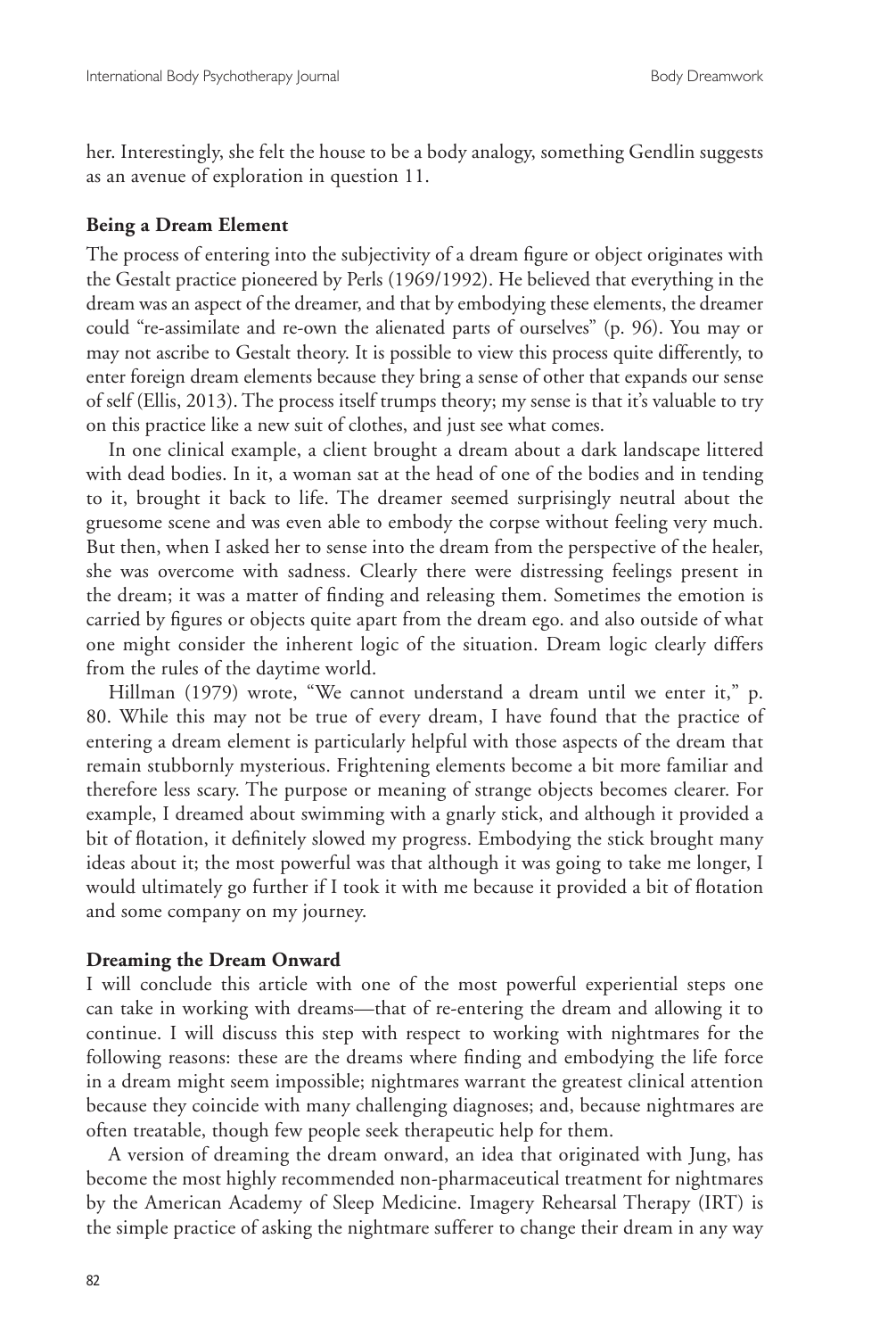they wish, and to rehearse this change before going to sleep. Two large randomized, controlled clinical trials showed its effectiveness (Krakow et al., 2000, 2001), and considerable research in the past 20 years has supported and expanded upon this method. In short, the idea of imagining a new dream ending has become standard accepted practice in the treatment of nightmares.

Many people ask if it's a good idea to focus on the harrowing content a nightmare brings up. To this, I always offer the following quote from Gendlin (1978/1981):

What is true is already so. Owning up to it doesn't make it worse. Not being open about it doesn't make it go away. And because it's true, it is what is there to be interacted with. Anything untrue isn't there to be lived. People can stand what is true, for they are already enduring it. (p. 162)

A recent study of the nightmares of Auschwitz survivors supports this idea. Owczarski (2018) analyzed more than 500 dreams of 127 former inmates and concluded that most of their dreams were adaptive on their own or had "therapeutic potential." Only 10 percent of the dreams were recurrent, repetitive dreams that replayed actual trauma memories. Most had begun to weave in present experiences or were metaphorical representations of the experience. Owczarski found that while not all of the dreams of the Auschwitz survivors had therapeutic effects by themselves, "all of them seem useful and healing in psychotherapy, so suggesting patients repress their dreams would turn out to be a serious mistake" (p. 300).

My research using FOD to treat the recurrent nightmares of refugees with PTSD (Ellis, 2016a) led to a similar conclusion. After treatment, even long-term, recurring nightmares began to shift toward more healthy dreaming, and coincided with a 50 percent reduction in PTSD symptoms. So the question is not whether to work with such dreams, but how?

# **What If No "Help" Can Be Found?**

Even in the worst nightmares, there can be glimmers of help. For example, in the first dream presented here, there was a general gloom but also a solidness in the Japanese house. And in the dream littered with corpses, there was a person bringing one of them back to life. If a nightmare has begun to weave in elements from the present or can be understood as metaphorical, this marks the beginning of trauma recovery, and those elements that depart from the actual trauma event are clear sources of help.

If a dream has no light in it whatsoever, then the help in the dream is not present but implied in its continuation. The refugees in my study, for example, often dreamed of the worst moment in their traumatic history, such as the time and place where they feared for their lives or their children's lives. Yet these resilient people clearly had escaped that fate, and in suggesting they dream the dream onward, they could incorporate into their dreams the events that happened next. In imagining their successful escape or rescue, they were allowing their unconscious to catch up with actual life events, and it is these kinds of changes that were then incorporated into their dreams. In general, they moved toward the more active end of the threat response continuum, from freeze to flight to fight. Over a longer period of time, the threat can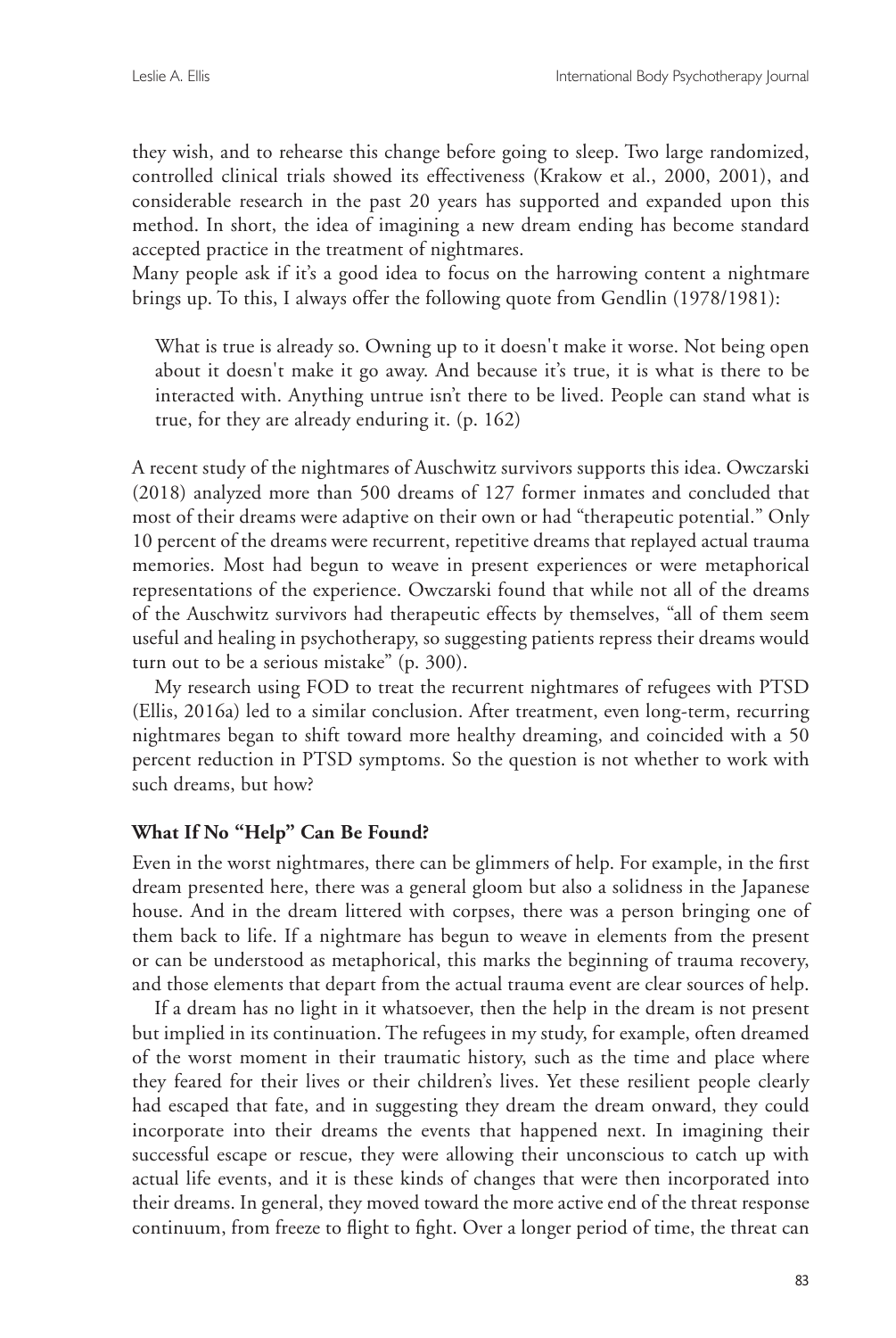dissipate further, and dreamers may begin to interact with their aggressors, who then often change into something less threatening.

To keep the process safe and aligned with the principles of good trauma work, I begin such sessions with the practice of clearing a space. When the process becomes difficult, I invite the dreamer to revisit the calmness of the cleared space before continuing to explore the nightmare. The process can be challenging, but the results are usually welcome. In my study, and in general, nightmare distress is reduced, as are the other PTSD symptoms of memory intrusion and flashbacks.

To give a case example, a woman from Congo dreamed repeatedly of the moment she feared her attackers would kill her. In dreaming the dream on, she imagined a man helping her escape to a safe place, which is what truly happened. After this, she stopped having the nightmare. In another example (Ellis, 2016b), a client experienced a similar nightmare almost every night, of being pursued through a series of rooms in a tall building. She would always end up trapped and terrified, certain of her capture and torture. In her imagined new ending, she was able to become invisible and escape. Then, within the dreaming, she developed what she called her superpowers: the ability to vanish or to fly. This coincided with a dramatic reduction in the distress caused by her dreams, because the fear was largely replaced by excitement.

### **Conclusion**

Finding help in a dream is a powerful, embodied experiential dreamwork practice that provides a focus for the process of dream exploration and allows the dreamer to embody resources that make their further exploration possible and more constructive. Even in dreams where no apparent help can be found, finding and embodying the dream's life force can be achieved by anchoring an inner resource of calm, and then allowing a frightening dream to continue toward a resolution. This practice not only improves dream life, but also coincides with positive changes that extend to the dreamer's waking. It can be a particularly helpful way to work with nightmares and related symptoms.



**Leslie Ellis, PhD,** *is a teacher, author and psychotherapist. She offers online dreamwork instruction based on her book, A Clinician's Guide to Dream Therapy. She also offers individual dreamwork sessions and training in somatic approaches to psychotherapy. Leslie has a PhD in Clinical Psychology from the Chicago School of Professional Psychology and a Masters from Pacific Graduate Institute. She is adjunct faculty at Adler University and Vice President and a Certifying Coordinator with The International Focusing Institute.* 

E-mail: lae2317@gmail.com Website: https://drleslieellis.com